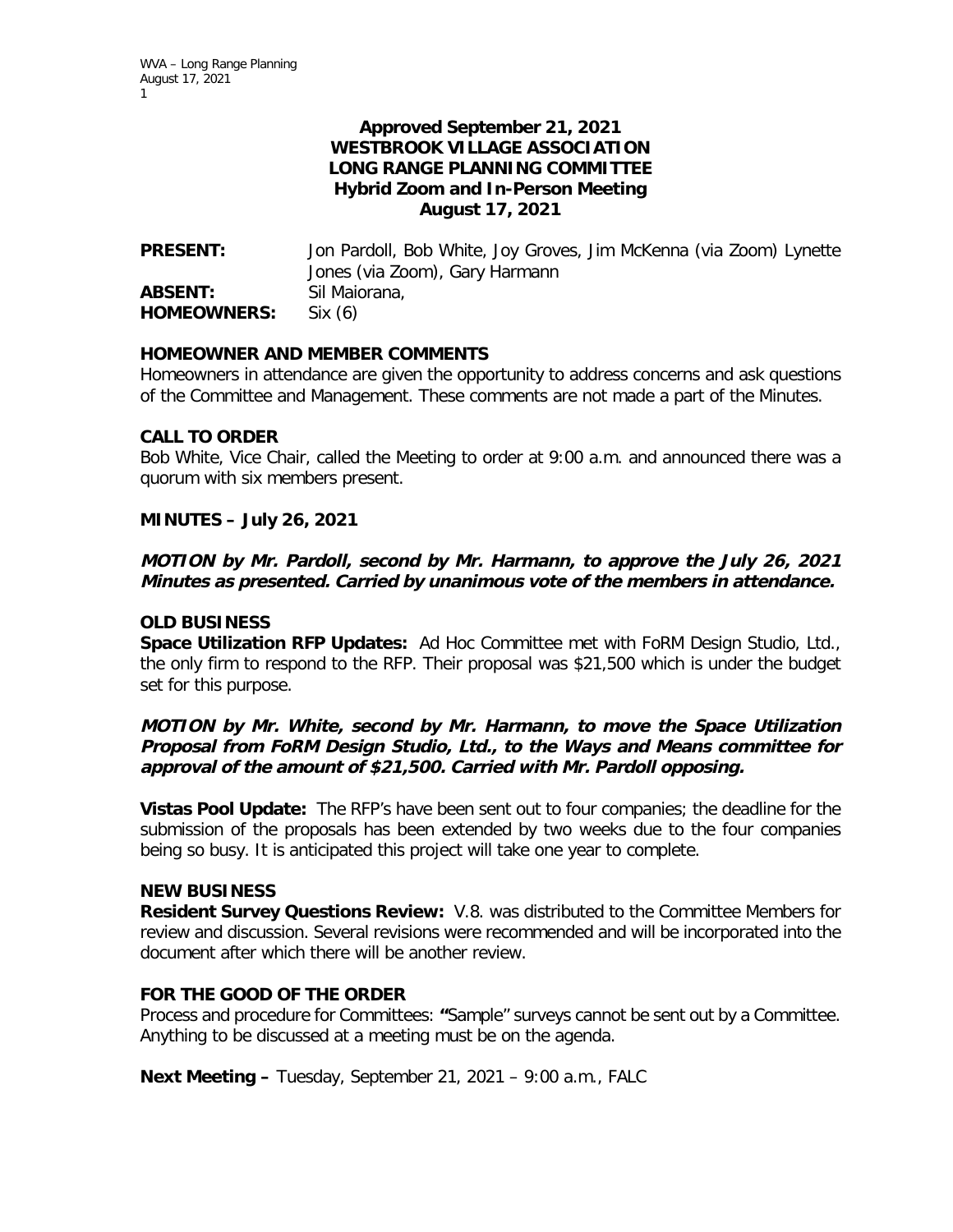WVA – Long Range Planning August 17, 2021 2

There being no further business to come before the Committee, the meeting was adjourned at 10:54 a.m.

Respectfully submitted, Jody Brown, Recording Secretary **MINUTES & MORE**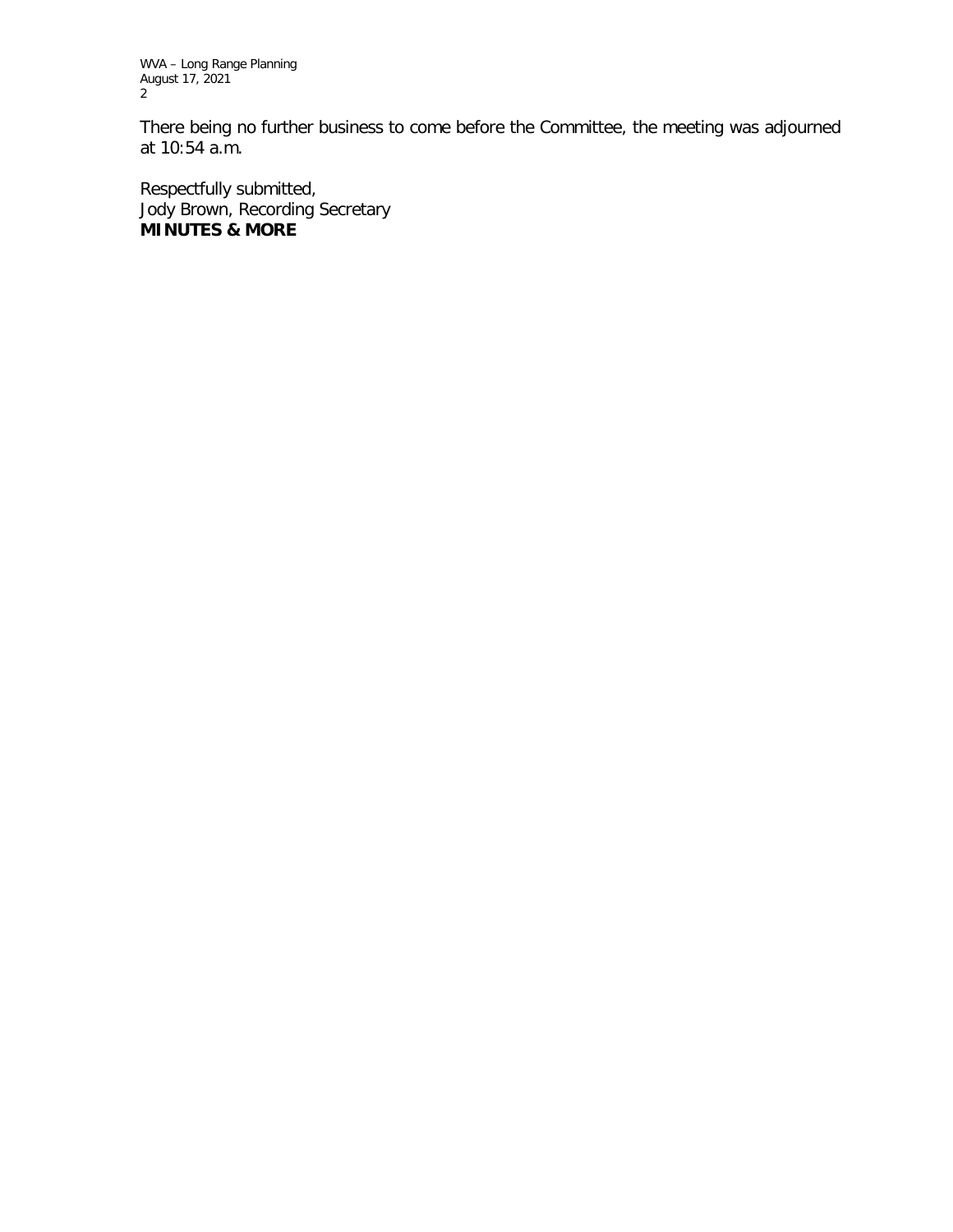### **MEETING ADDENDUM RECOMMENDED REVISIONS TO SURVEY**

Mr. White suggests that  $#9$  and  $#10$  be removed from the Survey as there are no funds for a new build. Ms. Groves provided a review of the changes that have been made since V.6. and V.7., incorporating feedback from several residents. Ms. Jones recommended several revisions to the introduction paragraph on the Survey.

Question  $#1$  – Need to add that individuals can decline to include their age should they choose not to give that information.

Question  $#3$  – Add "Required 30 days or longer" to Own home for rental purposes. Mr. White suggested adding "How did you discover Westbrook Village?" Ms. Jones stated marketing is not the responsibility of Long-Range Planning so this question will not be included in this survey.

Question #5 – Delete "Play Golf on Westbrook Village courses"; "Eat or drink at Westbrook Village golf course restaurants"; and "Use dog park exercise area (in Cypress Point subdivision)".

Add "Play cards, board games, or mahjong, etc.….centers.

Change "Play pickleball….horseshoes" to "Use WVA outdoor sport court facilities."

"Walk, bicycle or run in Westbrook Village."

"Attend exercise classes at recreation center(s)."

"Play card games and table games at recreation center(s)."

Delete - "Play Poker, chess, billiards or table tennis, etc. at recreation centers."

"Use facilities for Fine Arts or hobbies."

Remove "AARP tax services."

Question #6 – change to "What are the three most important recreational facility improvements you see needed at Westbrook Village Association? Please rank in order.

Remove the suggested items listed on V.8., and replace with:

- 1.
- 2.
- 3.

Combine Recreational Improvements and Buildings and Service Improvements. Change to "Recreational Facility Improvements"